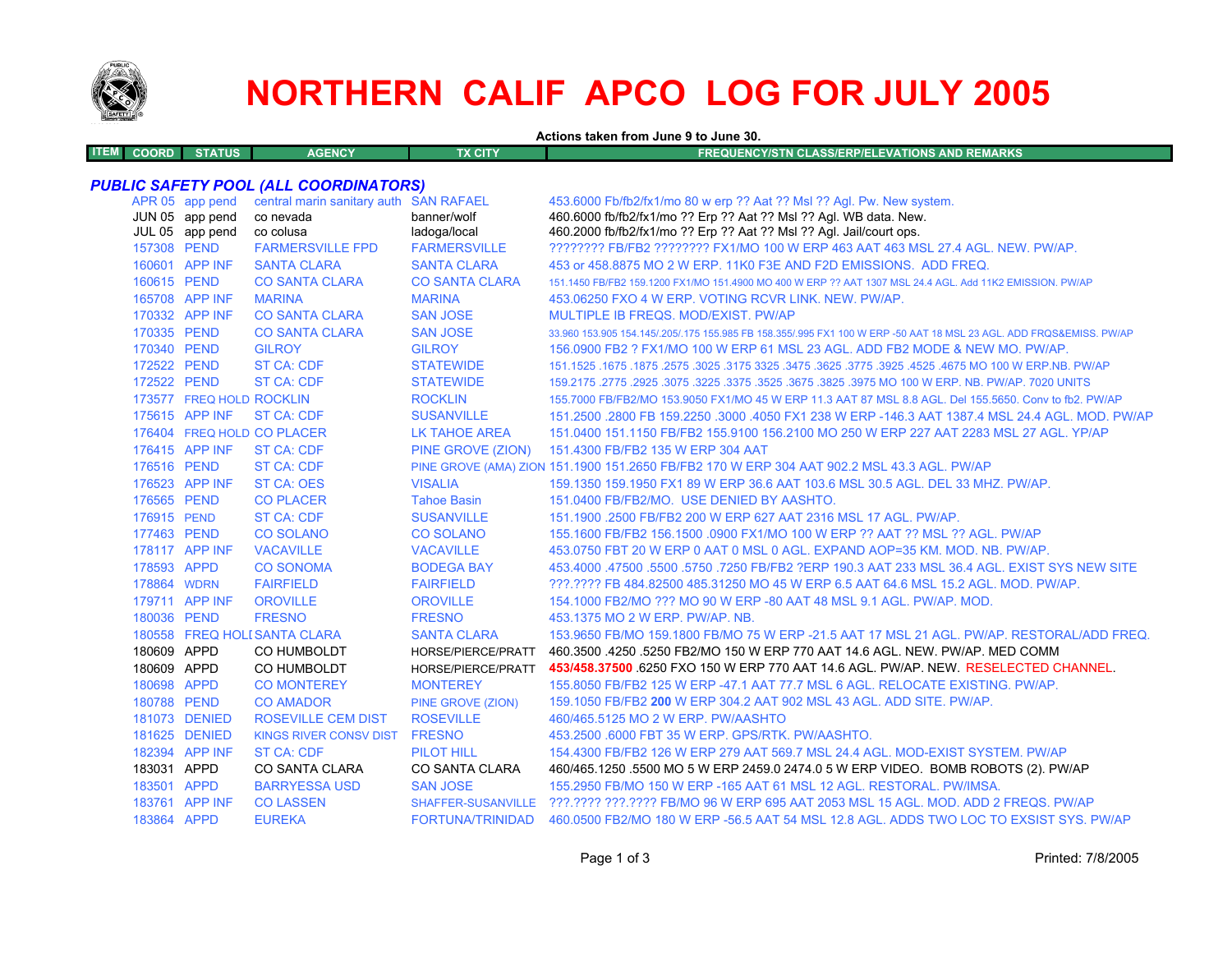|                  | Actions taken from June 9 to June 30. |                         |                               |                         |                                                                                                                     |  |
|------------------|---------------------------------------|-------------------------|-------------------------------|-------------------------|---------------------------------------------------------------------------------------------------------------------|--|
| <b>ITEM</b>      | <b>COORD</b>                          | <b>STATUS</b>           | <b>AGENCY</b>                 | <b>TX CITY</b>          | <b>FREQUENCY/STN CLASS/ERP/ELEVATIONS AND REMARKS</b>                                                               |  |
|                  | 183949 APPD                           |                         | <b>ST CA: DOT</b>             | <b>DUNSMUIR</b>         | 453/458.03750 FXO 6 W ERP 210 AAT 1409 MSL 7 AGL, NB, NEW, PW/AP                                                    |  |
|                  | 183979 PEND                           |                         | <b>ST CA: P&amp;R</b>         | <b>MONTEREY</b>         | 453/458.1375 453/458.0375 6 W ERP 439 AAT 61 MSL 6.1 AGL, NB, NEW, PW/AP                                            |  |
|                  | 184001 APPD                           |                         | <b>ST CA: P&amp;R</b>         | <b>TRINIDAD</b>         | 151.0100 FB 158.9700 FX1 25 W ERP -25 AAT 72.8 MSL 9.1 AGL, RELOCATE, PW/AP.                                        |  |
|                  | 184056 APPD                           |                         | <b>ST CA: CHP</b>             | <b>CL LAKE OAKS</b>     | 42.3600 FB 100 W ERP 453/458.91250 FXO 4 W 563 AAT 1072 MSL 22.9 AGL, NEW, PW/AP                                    |  |
|                  | 184058 APPD                           |                         | <b>ST CA: CHP</b>             | <b>GRASS VLY (WOLF)</b> | 42.3400 .3600 FB 100 W ERP 292 AAT 802.2 MSL 41.1 AGL. NEW. PW/AP                                                   |  |
|                  | 184059 APPD                           |                         | <b>ST CA: CHP</b>             |                         | ELK CREEK (RED MTN) 42.3600 FB 100 W ERP 453/458.4250 FXO 24 W NB 505 AAT 1106.7 MSL 19.8 AGL. NEW. PW/AP           |  |
|                  | 184062 APPD                           |                         | <b>ST CA: CHP</b>             | <b>WILLOWS</b>          | 42.3600 FB 120 W ERP 14.6 AAT 42.1 MSL 25.6 AGL, ADD FREQ, PW/AP                                                    |  |
|                  | 184066 APPD                           |                         | <b>ST CA: CHP</b>             | <b>WILLIAMS</b>         | 42,3600 FB 120 W ERP 9.4 AAT 24.4 MSL 27.6 AGL, MOD ADD FREQ, PW/AP                                                 |  |
|                  | 184067 APPD                           |                         | <b>ST CA: CHP</b>             |                         | FORBESTOWN(SUNSET) 42.3600 FB 100 W ERP 402 AAT 1011.9 MSL 48.8 AGL. NEW. PW/AP                                     |  |
|                  | 184069 APPD                           |                         | <b>ST CA: CHP</b>             | <b>YUBA CITY</b>        | 42,3600 FB 120 W ERP 16.8 AAT 17.7 MSL 22.9 AGL, MOD ADD FREQ, PW/AP.                                               |  |
|                  | 184408 APPD                           |                         | <b>LEWISTON CSD</b>           | <b>LEWISTON (TRIN)</b>  | 154,4450 FB/MO 60 W ERP -227 AAT 638 MSL 10.7 AGL, NEW, PW/AP                                                       |  |
|                  | 184449 APPD                           |                         | <b>WOODSIDE FPD</b>           |                         | PIGEON PT/PESCADERO 151.4750 FB/FB2 159.0750 FX1/MO 100 W ERP 64 AAT 146 MSL 15.2 AGL. PW/FCCA, ADD TO EXIST,       |  |
|                  | 184469 APPD                           |                         | <b>ST CA: CDF</b>             |                         | RED BLUFF (TUSCAN BUTTE 151.3700 FB/FB2 146 W ERP 335 AAT 566.9 MSL 42.7 AGL, MODS/DEL FREQS, PW/AP                 |  |
|                  | 184482 APPD                           |                         | <b>ST CA: CHP</b>             |                         | RED BLUFF (TUSCAN BUTTE 460.4500 FB/FB2 272 W ERP 341 AAT 566.9 MSL 42.7 AGL, MINOR MODS, PW/AP                     |  |
|                  | 184483 PEND                           |                         | <b>ST CA: DOT</b>             |                         | DELTA (SUGARLOAF) 453/458.98750 FXO 6 W ERP 47.0200 .0800 .1000 FB 79 W ERP 406 AAT 1201.5 AAT 29.6 AGL. NEW. PW/AP |  |
|                  | 184518 APPD                           |                         | <b>AMERICAN CANYON</b>        |                         | AM CANYON (NAPA) 453.88750 FXO/FXOT 2 ERP -32.9 AAT 5.8 MSL 7 AGL. NB. IRRIG SYS. NEW. PW/AP                        |  |
|                  | 184759 APPD                           |                         | <b>KINGS RIVER CONSV DIST</b> | <b>FRESNO CO</b>        | 453,6000 FBT 35 W ERP 0 AAT 0 MSL 0 AGL, PW/AASHTO, NEW, GPS-RTK.                                                   |  |
|                  | 184885 APPD                           |                         | <b>RIPON</b>                  | <b>RIPON</b>            | 155.1300 FB/FB2/MO 156.0600 FX1/MO 66 W ERP 460.0500 .1000 FB/FB2/FX1/MO 239 W ERP 41 AAT 17 MSL 42 AGL, PW/IMSA    |  |
|                  | 184909 APPD                           |                         | <b>WOODSIDE FPD</b>           |                         | PIGEON PT/PESCADERO 151.4750 FB/FB2 159.0750 FX1/MO 100 W ERP 64 AAT 146 MSL 15.2 AGL. PW/FCCA. ADD TO EXIST.       |  |
|                  |                                       | 184918 DENIED           | E CONTRA COSTA TA             | <b>KRAGOR PK</b>        | 453.7500 FB2/MO 25 W ERP 400.8 AAT 577 MSL 24 AGL. PW/AASHTO                                                        |  |
|                  | 185006 APPD                           |                         | <b>VISALIA</b>                | <b>VISALIA</b>          | 453, 9875 FXO/FXOT 2 W ERP 21 AAT 102 MSL 7.0 AGL, NB, PW/AP                                                        |  |
|                  |                                       | 185048 APP INF          | <b>LINCOLN</b>                | <b>LINCOLN</b>          | 458.9125 FXO/FXOT 2 W ERP ?? AAT 36.6 MSL 7.0 AGL, PW/AP.                                                           |  |
|                  | 185063 PEND                           |                         | ST CA: DOT                    | <b>OAKLAND</b>          | 453.9500 FB/FB2/FX1 56 W EERP -57.9 AAT 9.1 MSL 73.8 AGL (BLDG). MOD TO EXIST. PW/AP                                |  |
|                  |                                       | 185064 FREQ HOLD MERCED |                               | <b>MERCED</b>           | 155.9550 FB2 ?????? FX1/MO 80 W ERP 19.8 AAT 53 MSL 29.9 AGL. ADD STN, NEW INPUT. PW/AP                             |  |
|                  |                                       | 185095 APP INF          | ST CA: CDF                    | SN JOSE-COPERNICUS      | 151.2650 .4450 FB/FB2 214 W ERP 669.6 AAT 1333.2 MSL 19.8 AGL. MODS, PW/AP.                                         |  |
|                  | 185615 APPD                           |                         | ST CA: CDF                    |                         | FALL RIVER MILLS(SHA) 159.3000 .3300 .4050 FX1 98 W ERP 309 AAT 1345.4 MSL 18.3 AGL. PW/AP.                         |  |
|                  | 185660 APPD                           |                         | ST CA: DOT                    | <b>EUREKA</b>           | 47,0800,2000 FB 100 W ERP -13.4 AAT 10.7 MSL 32 AGL. MINOR MODS, PW/AP                                              |  |
|                  | 185711 APPD                           |                         | ST CA: CDF                    |                         | CAPAY(BERRYESSA) 151.2650 .3400 FB/FB2 174 W ERP 677 AAT 912 MSL 57.9 AGL. MINIOR MODS. PW/AP                       |  |
| 470-512 MHz POOL |                                       |                         |                               |                         |                                                                                                                     |  |
|                  |                                       | nov 02 app pend         | st ca: oes                    | bay area (coord chnl)   | ???.???? Fb/fb2/fx1/mo ?? W erp ?? Aat ??msl ??agl. Bay inter-agency intercom.                                      |  |
|                  | 185162 APPD                           |                         | <b>CO SAN MATEO</b>           | REDWOOD CITY            | (continues) 08750 28750 28750 28750 28750 28750 26250 68750 76250 488.01250 08750                                   |  |
|                  | 185162 APPD                           |                         | <b>CO SAN MATEO</b>           | <b>REDWOOD CITY</b>     | 3.1 MSL 49.1 AGL -53.3 AAT. MOD EXIST. VARIOUS EMISSIONS, PW/IMSA.                                                  |  |

## *800 MHz PUBLIC SAFETY (GP, YP, GF, YF)*

| Dec 04 APPD |                | <b>CO CONTRA COSTA</b>                    |                      | CO CONTRA COSTA 868.41250 INCR MO COUNT ONLY. GF/AP                                                  |
|-------------|----------------|-------------------------------------------|----------------------|------------------------------------------------------------------------------------------------------|
|             |                | 156156 APP INF CHABOT-LOS POSADAS HAYWARD |                      | ???.???? FB2/MO 65 W ERP ?? AAT 12.1 MSL 10.5 AGL. NEW GP/AP.                                        |
|             |                | 176408 FREQ HLD ST CA: P&R                | PINE GROVE (ZION)    | 856.7375 858.7625 FB/FB2/FX1/MO 184 W ERP 282.9 AAT 902 MSL 43.3 AGL. ADD 2N CHNL MINOR MODS. GP/AP  |
|             |                | 178316 FREQ HLD CO SACRAMENTO             | <b>CO SACRAMENTO</b> | 856.46250 857.48750 859.21250 FB/MO 220 W ERP 41 AAT 79 MSL 47 AGL, MODS, F1D, GP/AP                 |
| 179923 APPD |                | ST CA: DOT                                |                      | OAKHURST (DWOOD) 857 & 859.7350 FB/FB2/FX1 80 W ERP 575.5 AAT 1383.8 MSL 30.5 AGL. MOD EXIXT. GP/AP. |
|             | 180044 APP INF | <b>CO NAPA</b>                            | BERRYESSA PK         | 856.96250 FB 280 W ERP 647.2 AAT 932 MSL 6.1 AGL. ADD TO EXIST. GP/AP. MOB DATA.                     |
| 180559 PEND |                | <b>CO CONTRA COSTA</b>                    |                      | RICHMOND/HERCULE: 859.46250 FB/MO 250 W ERP 148 AAT 204 MSL 15 AGL. NEW. GP/AP.                      |
|             | 181958 APP INF | <b>OAKLAND</b>                            | <b>OAKLAND</b>       | 858.93750 FB2/FX1/MO 105 W ERP -3 AAT 91.4 MSL 18.9 AGL, ADD NEW FREQ, PW/AP                         |
| 183508 APPD |                | ST CA: DOT                                |                      | DELTA (SUGARLOAF) SHA 867.73750 FB/FB2 67 W ERP 427 AAT 1201.5 MSL 29.6 AGL. ADD SITE. GP/AP.        |